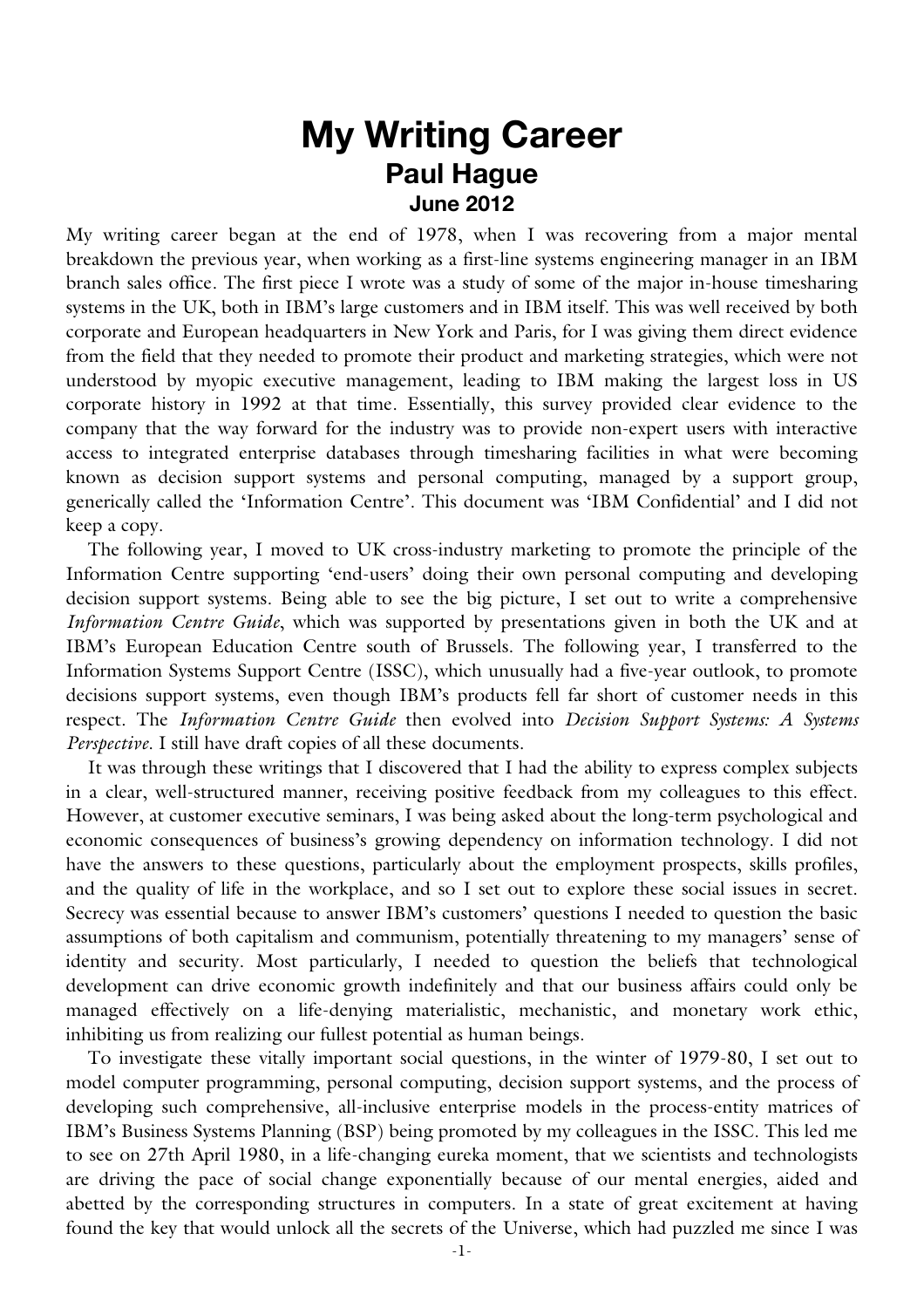eight years of age, I set out to develop a new cosmology of cosmologies that would integrate the nonphysical, psychospiritual energies that I had 'discovered' with the physical energies that I had learnt about at school. I realized immediately that this synthesis would be the solution to the problem that Einstein had spent the last 30 years of his life trying to solve, quite a daunting task. Nevertheless, I was well aware that I had much unfulfilled potential within me, so felt ready for this immense challenge.

At first, I thought about doing this research work within IBM. After all, IBM was, and still is, one of the major players in the Information Society and so surely must take responsibility for the consequences of its actions. To this end, I wrote an initial paper explaining my intentions, showing it to one or two close colleagues, who clearly could not understand what I was saying. (Even today, almost no one on Earth seems to understand this business modelling and management problem, described in the Introduction to *Integral Relational Logic*.) So, on 16th May, three weeks later, I resigned from IBM and set out to develop a synthesis of all knowledge on my own. I attempted to start afresh at the very beginning with the propositional calculus that I had learnt as a mathematics undergraduate at university. But I could not create asymmetry from symmetry, so gave up this approach. Sadly, I did not keep these two initial papers, which would have shown the initial conception of what were to become Integral Relational Logic (IRL) and the Unified Relationships Theory (URT), the solution to the ultimate problem in science and human learning.

However, I do have almost all my writings since then, since 1983 on my computer in one form or another. The pieces in red in the table below could be scanned and converted using OCR into editable documents. This first table lists my writings from 1980 to 1988. Sadly, the hardcopy of 18 is missing. This was a booklet, bound in pink, of which 400 copies were printed, perhaps a half being distributed. I worked on this proposal with Berit, a meditation teacher and social activist, who I had met at The Other Economic Summit (TOES) in London 1985 and who I married at midsummer 1986 in Oslo City Hall. We then spent two fruitless years in the UK trying to promote this Institute, whose motto was 'Serving the Whole'.

| No.             | Title                                                                 | # pages          | Date             |
|-----------------|-----------------------------------------------------------------------|------------------|------------------|
| $\mathbf l$     | The Nature of Data                                                    | 11               | May 1980         |
| 1A              | The Nature of Data (sent to British Computer Society)                 | $\overline{11}$  | June 1980        |
| $\overline{2}$  | Decision Support Systems: An Information Systems Perspective          | $\overline{12}$  | <b>June 1980</b> |
| $\overline{3}$  | The Future of Computers and Society                                   | 77               | October 1980     |
| $\overline{4}$  | The Information Society: Working Paper                                | 97               | Summer 1981      |
| 5               | The Information Society: Synopsis                                     | $\overline{27}$  | Summer 1981      |
| 5A              | The Information Society: Background Notes                             | 14               | Summer 1981      |
| 5B              | The Information Society: Plan of Work                                 | 16               | Summer 1981      |
| 6               | The Thoughtful Society (1st attempt to write magnum opus, unfinished) | 219              | Spring 1983      |
| $\overline{7}$  | The Thoughtful Society: Addendum                                      | 18               | Autumn 1983      |
| 8               | The Thoughtful Society: The Problems and Ethics of Communicating      | $\overline{52}$  | December 1983    |
|                 | my Universal System of Coherent Thought (for David Bohm)              |                  |                  |
| 9               | The Thoughtful Society: Synopsis and Plan (for James Robertson)       | 60               | April 1984       |
| 10              | The Thoughtful Society: A Personal View of the Future of Man          | $\overline{129}$ | March 1985       |
| 11A             | Living with High Technology: An Information Systems Perspective       | $\overline{2}$   | Summer 1985      |
| 11B             | Implicate Relational Logic: A Holistic Approach to the Foundations    | $\overline{2}$   | Summer $1985$    |
|                 | of Mathematics and Science                                            |                  |                  |
| $\overline{12}$ | The Paragonian Institute: Statement of Intent                         | $\overline{4}$   | Summer 1985      |
| 12A             | The Paragonian Institute: Objects                                     | $\mathbf l$      | Summer 1985      |
| 13              | Review of A Reason to Hope for Teilhard Review                        | $\overline{5}$   | Autumn 1985      |
| 14              | The Paragonian Institute: Prospectus, 1986-90                         | 28               | January 1986     |
| 15              | Letter to James Robertson                                             | 6                | February 1986    |
| 16              | Letter to Margaret Chisman                                            | 18               | February 1986    |
| 17              | Implicate Relational Logic: An Integrative Hermeneutic Framework      | 6                | Winter 1986      |
|                 | for All Human Knowledge                                               |                  |                  |
| 18              | The Paragonian Institute: Prospectus, 1987-91                         | 56               | January 1987     |
| 19              | Serving the Whole: Newsletter of the Paragonian Institute, No. 1      | 8                | <b>June 1987</b> |
| $\overline{20}$ | Serving the Whole: Newsletter of the Paragonian Institute, No. 2      | $\overline{8}$   | March 1988       |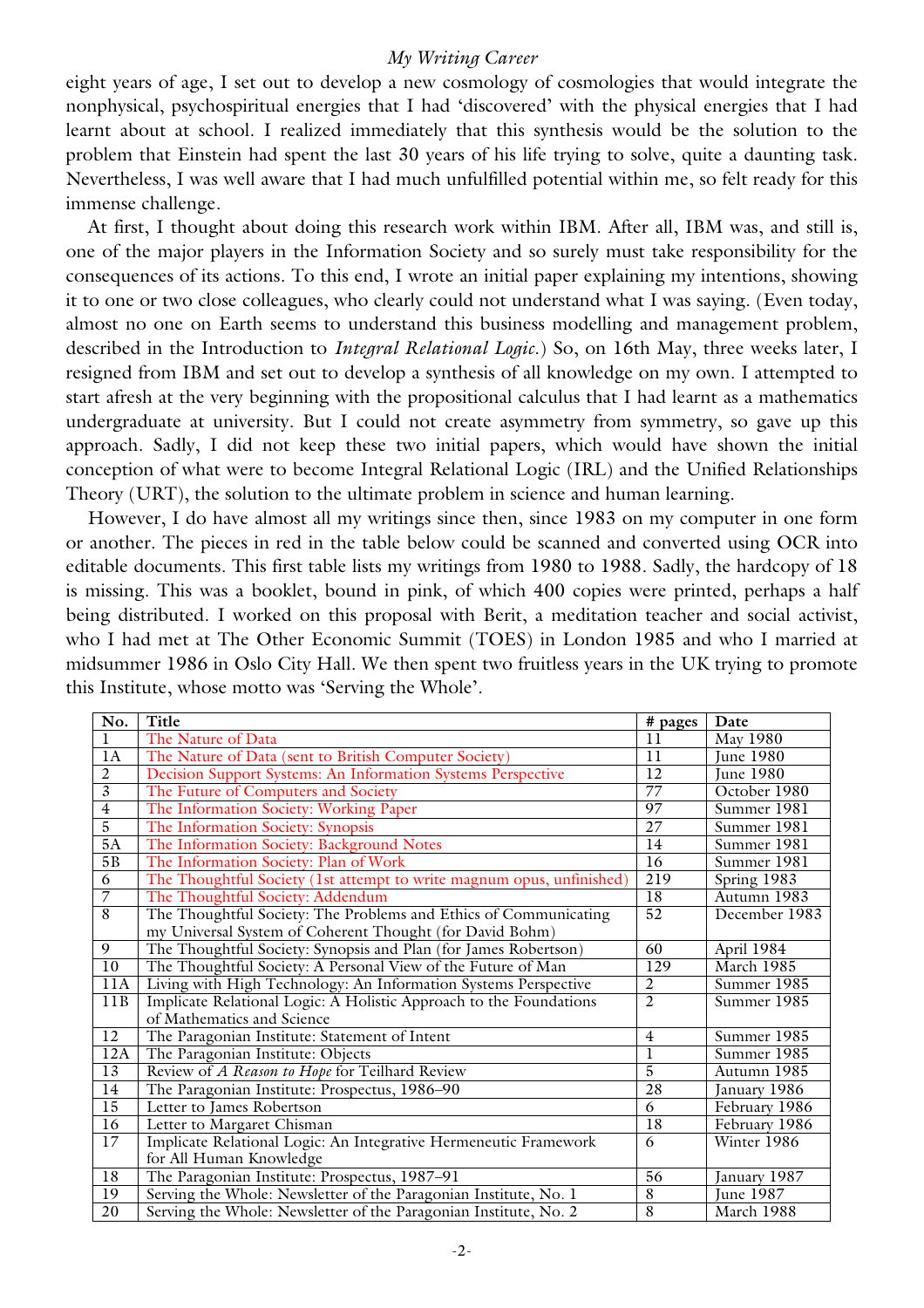However, the Paragonian Institute did not take off. So realizing that I was beginning to solve the business modelling and management problem that I had wrestled with in the winter of 1979-80 and needing a job, I set out in the autumn of 1989, after Berit and I had returned to Norway, to present IRL as Dynamic Data Modelling (DDM), changed to Dynamic Conceptual Modelling (DCM), when I rejoined IBM in Stockholm in January 1990. However, I made little progress with IBM because having spent some ten years away from the forefront of the computer revolution, I was not up to date with the latest developments in object-oriented modelling and programming.

So my time at IBM in a software development laboratory in the 1990s gave me the opportunity to express IRL, not only in terms of Ted Codd's relational model of data, which I had discovered in 1972, when designing and marketing advanced database systems in an IBM branch office, but also in terms of the class-object structure of these object-oriented techniques. Working on the LanguageAccess product also gave me direct insight into IBM's attempts to convert natural language questions into SQL statements, the primary language for querying relational databases, key to my researches into the essential difference between human beings and machines, like computers.

Sadly, however, the frustrations of working at IBM led Berit to leave me in 1992, which led Karin Liungman, my new girlfriend, active in the Swedish 'New Thinkers Association', to encourage me to go out to the world. So I set out to present IRL as a science of consciousness called collumination, a change from the initial word that I had coined in 1983 within David Bohm's rheomode or flowing mode of language. Collumination is also a form of meditation, not unlike Vipassana or Insight Meditation, where the focus of attention is not on the breath but on watching concepts arise directly from our Divine Source with self-reflective Intelligence.

Here is a list of writings between 1989 and 1997, the ones in red seem to be in hardcopy only, as I cannot find them on my computer.

| No.             | Title                                              | # pages          | Date             |
|-----------------|----------------------------------------------------|------------------|------------------|
| 1               | <b>Dynamic Conceptual Modelling</b>                | 16               | Autumn 1989      |
| $\overline{2}$  | Dynamic Conceptual Modelling:                      | 24               | June 1990        |
|                 | An Integrated Approach to Scientific Inquiry       |                  |                  |
| $\overline{3}$  | Collumination                                      | 57               | August 1990      |
| $\overline{4}$  | <b>Dynamic Conceptual Modelling:</b>               | 88               | October 1990     |
|                 | An Integrated Approach to Systems Design           |                  |                  |
| 5               | Collumination: A New Science of Consciousness:     | 24               | August 1991      |
|                 | IBM Management Summary                             |                  |                  |
| 6               | LanguageAccess Terminology:                        | 18               | October 1991     |
|                 | Conceptual Modelling Conceptual Modelling          |                  |                  |
| 7               | Collumination: The Coherent Light of Consciousness | 94               | February 1992    |
| 8               | Living with Change                                 | $\overline{2}$   | <b>June 1992</b> |
| $\overline{9}$  | Collumination: The Coherent Light of Consciousness | $\overline{29}$  | August 1992      |
|                 | Synopsis of Book                                   |                  |                  |
| 10              | Collumination: The Coherent Light of Consciousness | 10               | September 1992   |
|                 | Plan of Work                                       |                  |                  |
| 11              | Collumination: The Coherent Light of Consciousness | $\overline{12}$  | October 1992     |
|                 | Plan of Work                                       |                  |                  |
| $\overline{12}$ | Collumination: The Coherent Light of Consciousness | $\overline{322}$ | October 1992     |
|                 | Preliminary Draft                                  |                  |                  |
| 13              | Collumination: The Coherent Light of Consciousness | 116              | September 1993   |
|                 | Preface and Overview                               |                  |                  |
| 14              | The Awakening of Consciousness                     | 66               | <b>May 1994</b>  |
| 15              | The Power of Life                                  | 3                | Summer 1995      |
| 16              | Relational Logic: A Method of Organizing All       | 75               | September 1995   |
|                 | Knowledge into a Coherent Whole                    |                  |                  |
| 17              | Freedom from the Past: Living Consciously in a     | 28               | September 1995   |
|                 | Rapidly Changing World                             |                  |                  |
| 18              | Collumination: The Coherent Light of Consciousness | $\overline{1}$   | Autumn 1996      |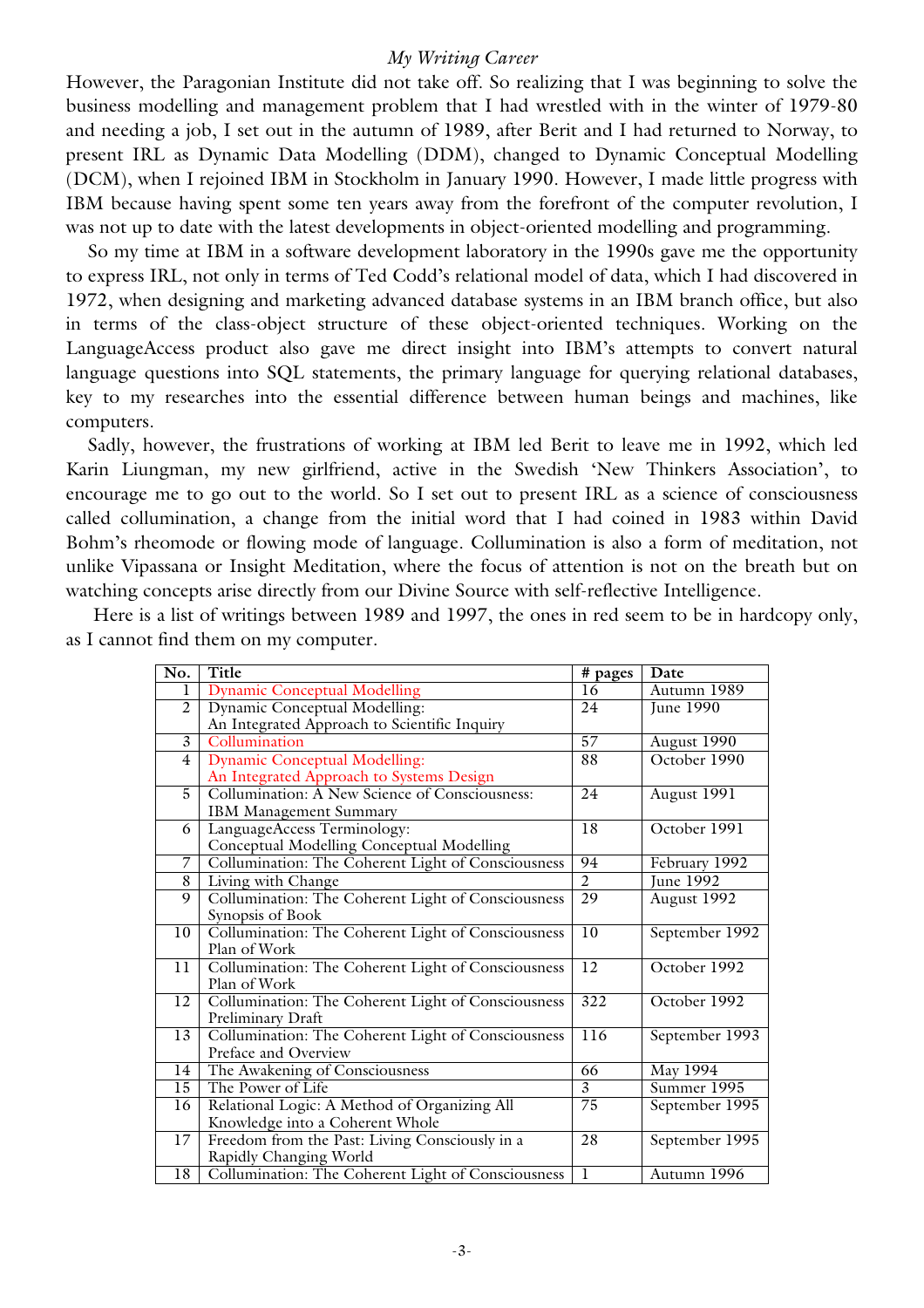Even though there was a growing interest in consciousness studies in the mid 1990s, with the launch of *The Journal of Consciousness Studies*, for instance, I received little positive feedback to the thesis that collumination is the science of consciousness that many are seeking today. So after receiving early retirement from IBM in 1997 and after my sister's death in January 1998, my top priority for a year or two was studying my family history, which I had begun in 1969 when working for IBM in the City of London, shortly before my daughter Hermione's birth.

I wanted to find out more about the psychological and social influences on my parents' development and on their ancestors' development, going back as far as was necessary, clearing up the confusions that often are passed on in families. Like many family historians, I found this exercise addictive, only coming to a stop when the records no longer existed, were damaged, or required an expert to read, mostly in the 1700s, a long way short of the one billion years of sexual reproduction on this planet. Such studies are great fun, following up clues and patterns, like a detective mystery, so that an overall picture emerges. It is exactly the same approach that I have used in solving the ultimate problem in science.

I was also greatly helped here by working for Front Capital Systems in Stockholm's World Trade Center as a computer consultant for five three-month periods between 1999 and 2004. This gave me some insight into the algorithms used by hedging fund managers working with financial instruments like derivatives and exotic options. For myself, I worked primarily with the data and class models that underlay the very complex product, the most advanced I ever worked with. But no one at Front could see that these semantic models, which are a direct representation of IRL in business terms, bore a primary-secondary relationship to the financial algorithms. Few seem to know that you cannot form the concept of number, the basic concept in mathematics, until the concept of set is formed. This is the basic semantic concept, the key to pattern recognition, as the new maths for young children in the 1960s recognized, later abandoned to meet business's quantitative needs.

Having retired from IBM, and with the expansion of the Internet, I also began to go out to the world by developing a website with the title *Returning Home to Wholeness* on Algonet, a Swedish ISP. Although the website was not oriented around a resurrected Paragonian Institute, setting up this living organism was a key objective. It was during this time that I coined the word *omniology* as the discipline that unifies all other disciplines.

I also joined the Scientific and Medical Network (SMN) in the UK in 2000 and began giving presentations and writing articles for them. It was while giving a talk to the SMN continental meeting in Växjö in the spring of 2000 that I saw Nick Hoggard, a former student at Holma College of Holistic Studies, present an exponential model of evolution, which I had been searching for for twenty years, a major breakthrough. This was a soundly based scientific model that had evolved from Carl Johan Calleman's mapping of the Mayan calendar, which is uniquely exponential, to some major evolutionary points. I have presented this model in all my writings ever since, but no one seems to be interested in a thoroughly researched scientific explanation of why evolution is currently passing through the momentous turning point in its fourteen billion-year history.

The first five years after retirement from IBM also had a profound effect on my spiritual awakening, not the least because I had enough money from my IBM pension to live on, supplemented by receiving a tiny fraction of the trillions of dollars sloshing around the financial markets everyday from my work at Front. Most significantly, during the first few years of this century, I experienced a series of mind-blowing satoris in the mountains and forests of Norway and Sweden, in Zen terms. Although I had been having overwhelming mystical experiences since 1982, when I consciously reached the Omega point of evolution, for the first time I knew from first-hand experience what it meant to be completely free of the sense of a separate self as a genuine mystic.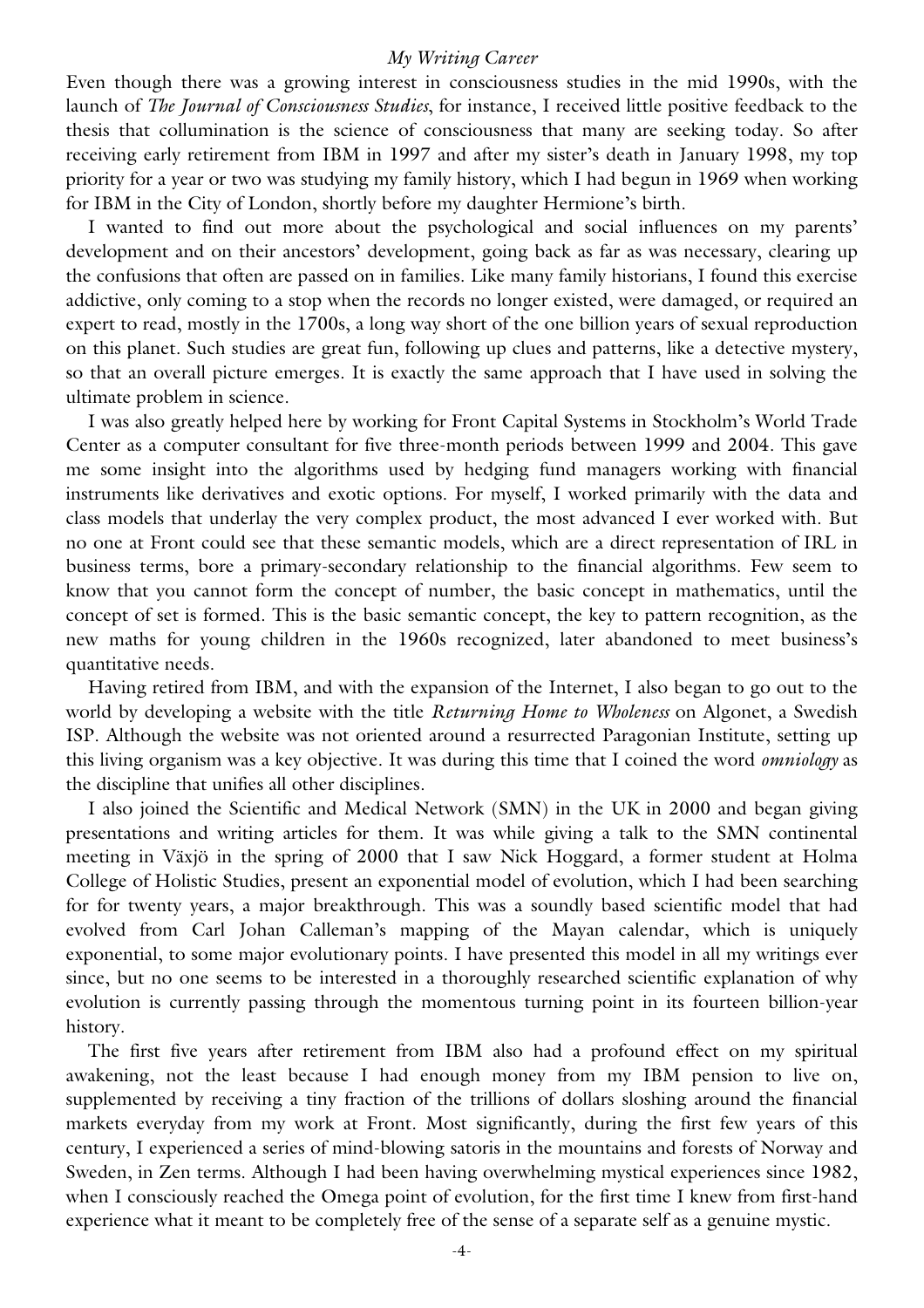These liberating, cathartic experiences were naturally life-changing, inevitably affecting my writing and every other aspect of my life. For I saw writing as a form of communication, both to myself through time, and to my fellow human beings across space and time. But as a scientific mystic living in Wholeness, how could I establish an identity in the world? Since the early 1980s, I had been calling myself a maverick, someone who is unlabelled. Coining the word *omniology* was an attempt to give myself an identity in the world. But this didn't work because some creationists had claimed the word with a quite different meaning. So I changed this to *panosophy*, meaning with slightly different spellings since 1642: "Universal or cyclopædic knowledge; a scheme or cyclopædic work embracing the whole body of human knowledge". Perhaps I could go out to the world as a panosopher.

The psychological implications of being a panosopher were also liberating, even if no one yet knew what I meant by the word. Since the day I had been born, I had learnt that in order to receive people's love, beginning with my mother, I had to please them. On the other hand, in order to make sense of the world I live in, since I was eight years of age, I had been questioning everything, like Socrates before me, not very popular to democracies, as Socrates found to his cost. So throughout my life, I had been living in a state of tension, which had continued even when setting out in 1980 to explain why the pace of change in society is accelerating exponentially.

So I felt that these wonderful spiritual awakenings were the opportunity to break completely free from the past. For the previous two decades, I had been attempting to communicate what were to become IRL and the URT within the framework of Western civilization. But, I was now well aware that the worldview that I was endeavouring to communicate was essentially Eastern, not Western, even though I had never been to India, and I still haven't. The East is within me, for the East, like the indigenous peoples, is the most natural half of the world. There is no civilization in the history of humanity further removed from Reality than Western civilization.

But this did not mean that I had become a man of the East, to the exclusion of Western science and business, like traditional mystics. For ever since midsummer 1980, my entire life had been consciously guided by the Principle of Unity, expressible in just seven words—*Wholeness is the union of all opposites*—or six mathematical symbols—*W* =  $A \cup \sim A$ —or this simple diagram. However, this spiritual awakening did give me a new challenge: what is the relationship between me, as Wholeness, and Paul, as a human being functioning in the world of form?



In October 1983, I had formed the concept of the Absolute in exactly the same way as I form every other concept: by carefully examining the similarities and differences in the data patterns of my experience. So, cognitively, at least, the incompatible contextual concepts of God and Universe had become unified in Wholeness. But now, standing on the summit of a Norwegian mountain and getting soaking wet in a Swedish forest, I had direct, experiential evidence of Wholeness, where the tears poured out profusely. As one of my correspondents—a Christian priest in England—later pointed out to me, God had become a scientific concept. But did that mean that I could say, "I am God," like Nisargadatta Maharaj saying "I am That," in a book with this title?

I was very hesitant to do so, for my life experience in the West had shown me that making such statements is the biggest taboo in society today. For the belief that we are separate from the Divine, Nature, and each other lies deep in the collective subconscious, leading to what I call today the seven pillars of unwisdom. So as I was not yet totally free of these introjected, inhibiting beliefs, I could not write directly from my heart. Doing so has been a gradual process over the last nine years, perhaps the toughest period in my life, as I moved further and further away from the rest of the human race the closer I came to Wholeness and the Truth.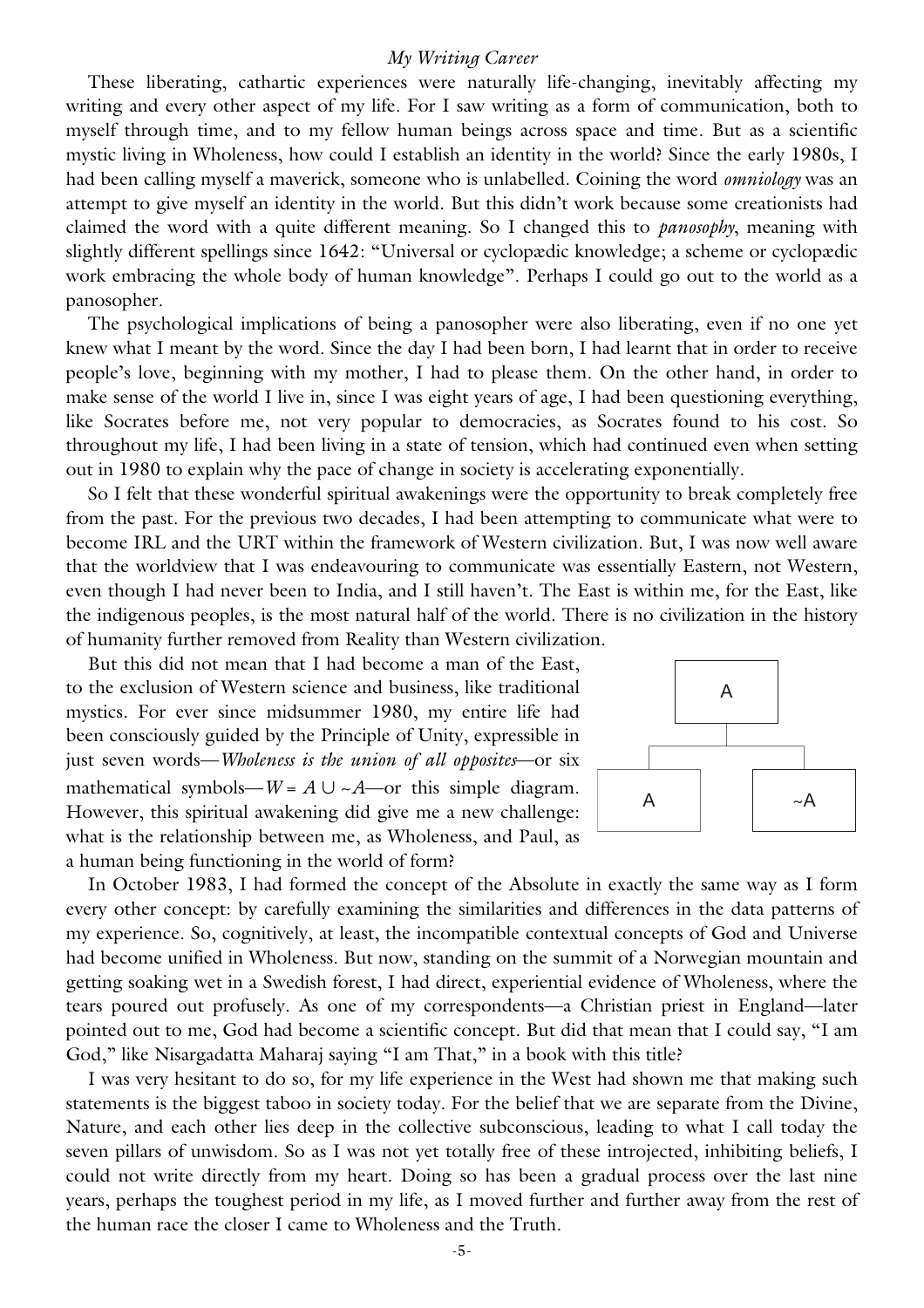One damaging effect of these inhibitions has been to present my writings in a historical context, even though what I have to say is unprecedented in the entire history of human learning. For instance, my first book *The Paragonian Manifesto: Revealing the Coherent Light of Consciousness* was written as a spiritual replacement for *The Communist Manifesto*, written by Karl Marx and Friedrich Engels in 1848. And I have subtitled my magnum opus *Wholeness: The Union of All Opposites* as *Semantic Principles of Natural Philosophy* because I see it completing today's scientific revolution, just as Newton's *Mathematical Principles of Natural Philosophy* completed the Copernican/ Keplerian revolution in 1687.

However, such comparisons are a violation of Wholeness, grossly distorting the central message, which is that the True Nature of all of us in Wholeness. And in Wholeness, there is no other. Using the metaphor of the Ocean of Consciousness for Wholeness, we are all the entire Ocean, a timeless generalization of the holomovement, an undivided flowing stream, with which David Bohm unified the incompatibilities between quantum and relativity theories. And in terms of the brilliant Light of Consciousness, we are all the Inner Sun of the Universe, for there is only one Sun and we are all That. When all the clouds of unknowing and forgetting are dispersed, the entire planet will be embraced in the most amazing radiance, only visible from Inner Space.

During the past nine years, one other major factor has affected all my writings. I learned almost nothing at school and university because what I was being taught in religion, science, and economics made no sense. It is only when we recognize Wholeness as the transcultural, transdisciplinary Cosmic Context for all our lives that we can begin to make sense of ourselves and the world we live in. So much of my writing over the years has been focused on rebuilding the entire world of learning on the seven pillars of wisdom, great fun, discovering what my teachers were unable to tell me as a child and adolescent. Hopefully, one day, we shall be able to set up an educational system based on Wholeness and the Truth. However, integrating all knowledge into a coherent whole is a never-ending learning process. So it is not really possible to say when it might be complete.

But this doesn't really matter. Soon after I met Ingemar Warnström, the founder of the Holma College of Holistic Studies, at the SMN Annual Gathering in Norrköping in Sweden in 2002, he asked me when my 800-page magnum opus would be finished. Looking deeply into myself, I realized that the essence of what I have to say could be expressed in just five pages, which I then reduced to five sentences. Since then, I have learnt to express Wholeness in many one and two-page essays, each starting at the Origin of the Universe, not where people might think they are today.

This was a major weakness of my first book. Because I wanted to focus attention on the need to work harmoniously together with a common vision to resolve the great economic crisis we face today, I did not mention the seed that gives rise to everything else until page 77, half way through. After this, I reorganized my magnum opus, putting first things first. So Part I is called 'Integral Relational Logic', the context, framework, and foundation of everything that follows, the most powerful system of thought possible, for it describes how we all form concepts and organize our ideas. I am now working on dividing *Wholeness* into three volumes, publishing the first as *Integral Relational Logic: The Universal Science and Art of Thought and Consciousness*.

One other major influence on all my writing during the last eight years is that since March 2003 I have been living in a community, initially called *Alternativbyn* 'The Alternative Village', in western Sweden with spiritual and ecological aspirations. It has not been easy, because we all carry our collective, cultural, and personal conditioning into such communities, which are still required to obey the divisive and limiting economic laws of the prevailing culture. So some of my writing during this time has been an effort to bring some clarity and peace to what has, at times, been a most confused and conflict-ridden situation. Nevertheless, underlying all this turmoil there has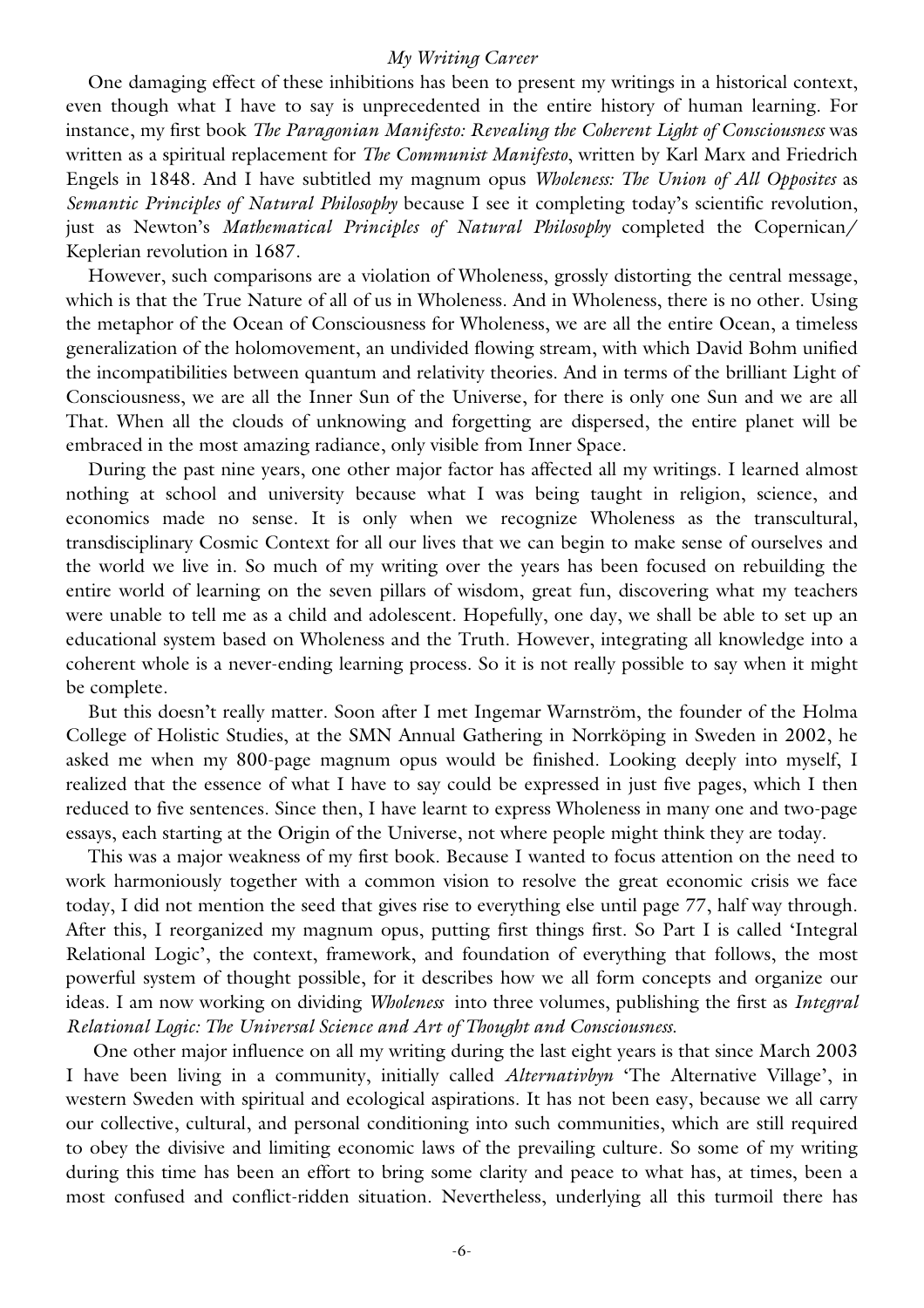been a warm sense of love and cooperation, much influenced by the ethos of the New Age movement.

During this period, I have worked on three books, the one on *Wholeness* really being a trilogy. My friends and neighbours encouraged me to write my first book. I published this myself, financing it from the sale of my apartment in Stockholm and from my fees as a computer consultant at Front. 2,000 copies were printed, but barely a handful was sold. Although it was great fun to write, it was clearly not the right time for such an iconoclastic book to be published.

Apart from *Wholeness*, the other book I worked on was my autobiography, intended as empirical evidence for the scientific treatise that I was presenting. I began my own journey of self-discovery in 1974, when I was appointed a manager in an IBM sales office in London. My purpose was as much to discover why people in general behave in the way that they do as to find out why I do. Maslow's hierarchy of needs and the Parent-Adult-Child model of relationships of Eric Berne and Thomas A. Harris were the initial inspiration. In the following years, I wrote much in trying to answer the question "Who am I?" by following the ancient motto "Know thyself." I destroyed most of these writings long ago, for they make very painful reading, as I have brought my personal, cultural, and collective conditioning into the brilliant light of consciousness so that it could be burnt up.

Nevertheless, I felt the need to write as objective a description of my life experiences as possible, which I did in 2002 and 2003. I then revised this book somewhat in 2008, bringing it up to date with my latest insights, much influenced by Joseph Campbell's *The Hero with a Thousand Faces*. For Campbell's three-stage, seventeen-step programme of the spiritual journey closely matches my own. But whether this autobiography should ever be published, I really don't know. If anyone is interested in my journey through life, I feel that it would be better if someone would write a biography, using what I have written as a starting point.

| <b>ISBN</b>   | Title                                                                              | Date             | Pages      | <b>Size</b>    |
|---------------|------------------------------------------------------------------------------------|------------------|------------|----------------|
| 91-975176-0-7 | The Paragonian Manifesto:<br>Revealing the Coherent Light of Consciousness         | Dec 2004         | 156        | Small<br>book  |
| 91-975176-1-5 | Wholeness: The Union of All Opposites<br>Semantic Principles of Natural Philosophy | Current          | $600+$     | A <sub>4</sub> |
| 91-975176-2-3 | Integral Relational Logic                                                          | Nov 2010         | <b>118</b> | A4             |
| 91-975176-3-1 | The Unified Relationships Theory                                                   | Current          | 118        | A4             |
| 91-975176-4-X | Returning Home to Paradise                                                         | Current          | 224        | A4             |
| 91-975176-5-8 | Healing the Mind in Wholeness: A Brief History of Me                               | <b>July 2008</b> | 132        | A4             |

Be that as it may, here is a list of the books I have been working on this century:

Apart from these books, I have also written many other documents since taking early retirement from IBM in 1997. As already mentioned, for the first couple of years, the main focus of my attention was on family history, a fascinating, time-consuming exercise, only of interest to my relatives, of course.

While there has been a general direction behind all these writings, many arose spontaneously in the moment as I wrote what was most pressing for me at the time. So taken collectively, they do not form a coherent whole. Some have been posted on the Internet, where there are also many pages written specifically for the Web. The aim now is to bring all my writings to the same level of clarity and consistency, hopefully with one or more assistants willing to help me with this huge task, focusing attention on different distribution channels, but always with the same focus on the Big Picture, beyond the borders that we so often erect around ourselves and our cultures, disciplines, and occupations.

Of course, words are not the only means of communication. Multimedia presentations are also most powerful, not the least on DVD or transmitted on television channels. To this end, in 2006, I drafted a 13-part television series on 'Our Evolutionary Story', inspired by David Attenborough's fascinating 'Life on Earth' series broadcast by the BBC in 1979, which was the trigger that began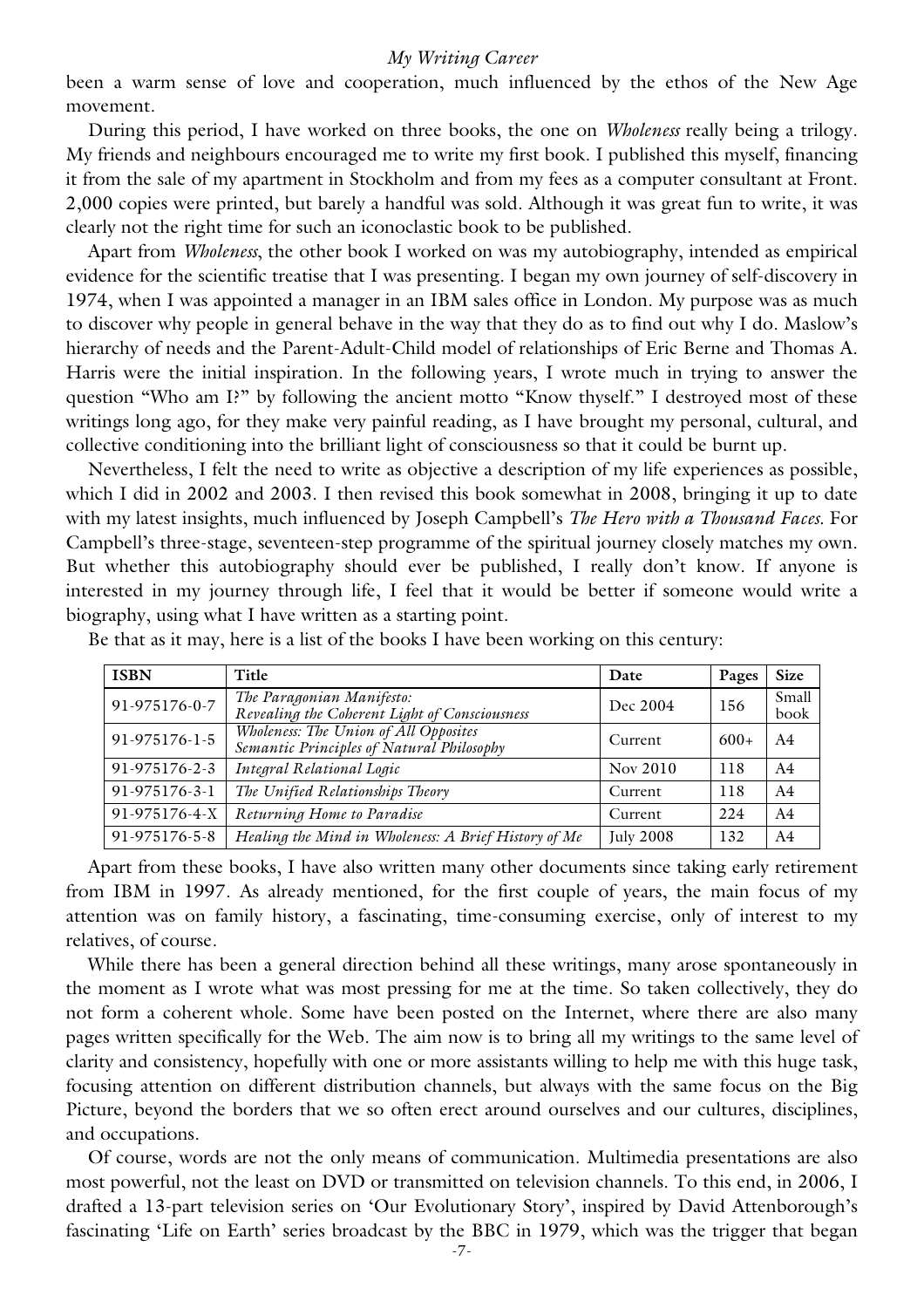my researches into the root causes of the accelerating pace of change we are experiencing today. Such a series would be incredible fun to make, a suitable fulfilment of my life's work if Life intends this to happen.

Here, then, is a chronological list of all the writings that I can find at the moment from the past dozen years. This first table covers the period from 1999 to 2002. In September 2002, my magnum opus, called *Omniology*, included my autobiography, because at that time I felt the need to present the experiential evidence for the scientific treatise that I was presenting first. Part II, called 'Our Changing World', focused attention on the Information Society we live in today, giving the background to the entire work. So the actual beginning of the treatise did not begin until Part III, called 'Relational Logic', not very sensible. Part IV, called 'Homeward Bound', was then a tentative attempt to describe our evolutionary past and future. The content thus reflected where my consciousness had reached during the 1990s, still requiring much work to bring it up to date. At the time, I was still working with Adobe FrameMaker on Mac OS 9, which I then had to abandon because Adobe did not update FrameMaker to Mac OS X. It then consisted of about 600 large book-size pages.

| No.            | Title                                                                  | # pages        | Date             |
|----------------|------------------------------------------------------------------------|----------------|------------------|
| 1              | Uncovering the Innocence of Consciousness by                           | 12             | November 1999    |
|                | Starting Afresh at the Very Beginning (text from website)              |                |                  |
| 2              | Starting Afresh at the Very Beginning (intro to SMN talk at Växjö)     |                | Spring 2000      |
| 3              | Returning Home to Wholeness by                                         | 13 slides      | Spring 2000      |
|                | Starting Afresh at the Very Beginning (SMN talk)                       |                |                  |
| $\overline{4}$ | Omniology: Starting Afresh at the Very Beginning                       | 14             | <b>July 2000</b> |
|                | Synopsis for magnum opus                                               |                |                  |
| 5              | A Brief History of Me: An Inner Journey                                | 14             | <b>July 2000</b> |
|                | Synopsis for autobiography                                             |                |                  |
| 6              | The Paragonian Institute: Being Natural                                | 31             | <b>July 2000</b> |
|                | Draft Proposal & Introduction                                          |                |                  |
| $\overline{7}$ | Towards a University of Spirit in UK, note on objectives               | 2              | <b>July 2000</b> |
| 8              | Returning Home to Wholeness by Starting Afresh at the Very Beginning   | $16 + 18$      | September 2000   |
|                | Revised synopsis for book + text from website                          |                |                  |
| 9              | Science, Consciousness, and Ultimate Reality, flyer for SMN conference | $\overline{2}$ | July $2002$      |
| 10             | Science and Spirituality: Complementary or Contradictory?              | $15(3$ copies) | October 2002     |
|                | (Competition essay)                                                    |                |                  |
| 11             | Panosophy in five sentences                                            |                | October 2002     |
| 12             | Relational Logic in a Nutshell: Planting the Seed for                  | 5              | October 2002     |
|                | Panosophy, the Theory of Everything                                    |                |                  |
| 13             | Relational Logic in a Nutshell: Planting the Seed for                  | 9              | October 2002     |
|                | Omniology, the Science of Everything                                   |                |                  |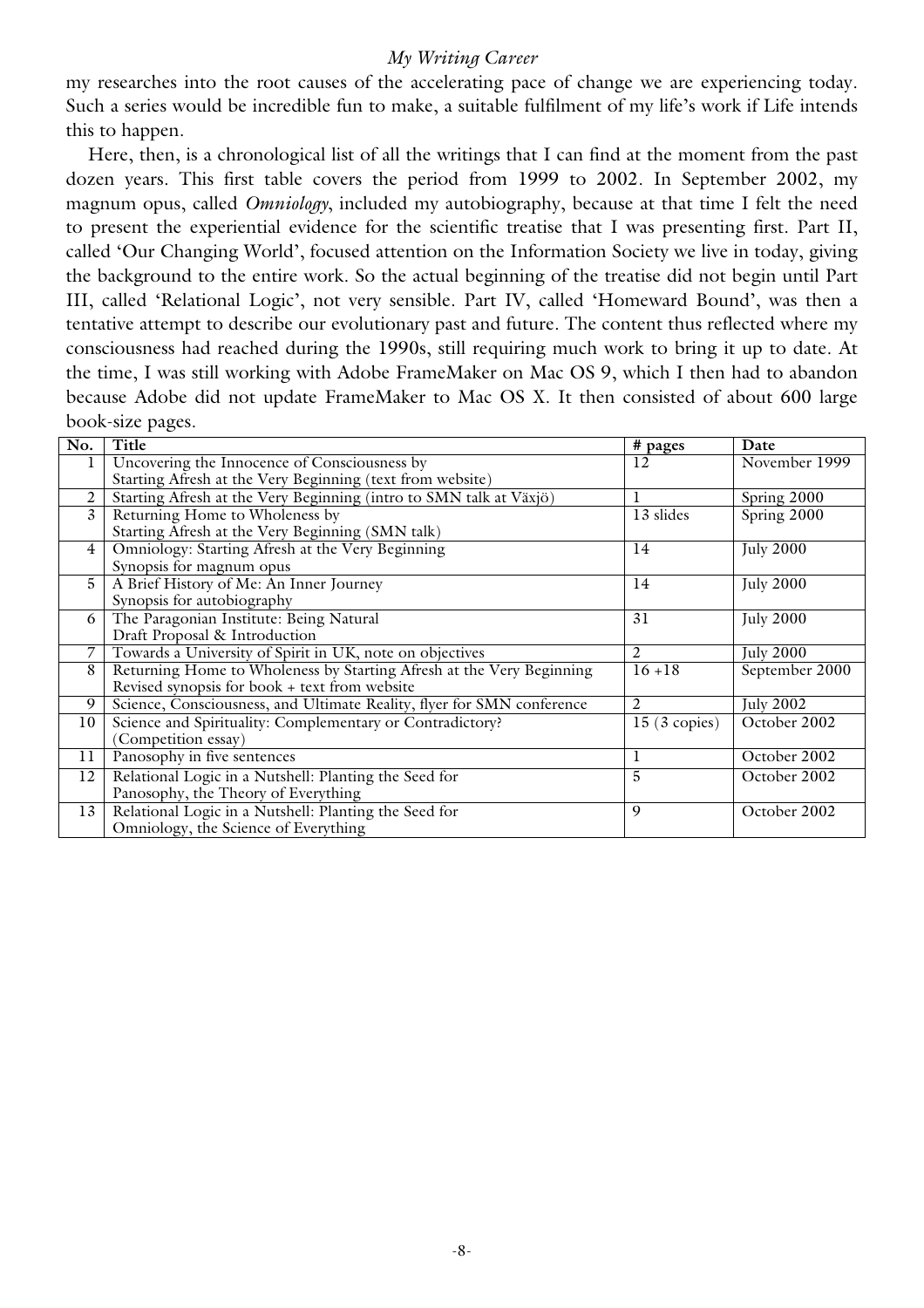Realizing that it would take an immense amount of time and energy to produce a polished version of my magnum opus, the major focus of my attention after I moved to *Alternativbyn* was to write and publish a more accessible introduction to the entire work, with even shorter introductory articles and a publishers' blurb. I was very much focused on strategy, becoming increasingly aware of the evolutionary story that has led humanity to where our species is today.

In the summer of 2005, I spent four weeks in the UK promoting *The Paragonian Manifesto*. Three related conferences took place during this time: An SMN Mystics and Scientists conference appropriately called 'Healing the Split', a 'Be the Change' conference, and a meeting of the British Teilhard Association. In July, I gave a talk at the SMN Annual Gathering in Germany called 'Returning Home to Wholeness'. In just 20 minutes, I attempted to show how the business modelling methods of information systems architects could establish the scientific principle that Consciousness is Ultimate Reality. Sadly, this did not go down too well.

In 2006, I made two attempts to present our evolutionary story in presentations, first at a oneday seminar in London called 'Towards the Omega Point', kindly organized by Janice Dolley, the Director of the Wrekin Trust. Secondly, inspired by Sondra Ray, who I met at the 20th anniversary of the rebirthing movement in Sweden, I drafted a 13-part television series on our origin and destiny as a species. Sadly, however, neither of these initiatives led anywhere.

| No.             | Title                                                         | $\sqrt{\frac{4}{1}}$ pages | Date                           |
|-----------------|---------------------------------------------------------------|----------------------------|--------------------------------|
| 14              | The Mystical Society: Our Emerging Civilization               | 46                         | March 2003                     |
| 15              | An Alternative Economy for Alternativbyn                      | 5                          | April 2003                     |
| 16              | The Mystical Society: Our Emerging Civilization, talk         | $\mathbf{1}$               | <b>May 2003</b>                |
| 17              | Towards the Awakened Society: Strategic Plan                  | 6                          | March 2004                     |
| 18              | Introductions to Paragonian Fellowship and Business Academy   | 11                         | April 2004                     |
| 19              | Living Our Vision in Alternativbyn                            | 13                         | November 2004                  |
| $\overline{20}$ | <b>Healing our Sick Society</b>                               | 10                         | February 2005                  |
| 21              | Healing the Split in my Experience so Far                     | $\overline{4}$             | March 2005                     |
| 22              | Carrying Teilhard's Vision Forward                            | $\overline{2}$             | April 2005                     |
| 23              | The Future is Now + Review of book in Omnipedia               | $\overline{2}$             | April 2005                     |
| 24              | Mind and the Ineffable Godhead article for religious journal  | $\overline{8}$             | April 2005                     |
| 25              | My Search for Love and Peace                                  | $\overline{4}$             | <b>May 2005</b>                |
| 26              | Healing the Split in my Experience (article for SMN)          | $\overline{4}$             | <b>May 2005</b>                |
| $\overline{27}$ | Returning Home to Wholeness (SMN presentation)                | 53                         | <b>July 2005</b>               |
| 28              | Returning Home to Wholeness (another SMN article)             | $\overline{8}$             | <b>July 2005</b>               |
| $\overline{29}$ | Healing the Split in my Experience (SMN again)                | 14                         | September 2005                 |
| 30              | Foundation and Framework of Sharing Economy                   | $\overline{8}$             | September 2005                 |
| 31              | Paragonian Foundation & Nordic Life University                | 36                         | December 2005                  |
|                 | <b>Evolving Business Plan</b>                                 |                            |                                |
| 32              | Awakening to Timeless Evolution +                             | $48 + 4$                   | January 2006                   |
| $\overline{33}$ | Appendix on Mayan Calendar<br>Awakening to Timeless Evolution | 52                         | January 2006                   |
|                 | Research Paper for the Nordic Life University                 |                            |                                |
| 34              | Towards the Omega Point: Returning Home to Wholeness, slides  | 54                         | January 2006                   |
| 35              | Returning Home to Wholeness: A Brief History of Me            | $\overline{16}$            | March 2006                     |
| $\overline{36}$ | Healing the Mind                                              | $\overline{8}$             | April 2006                     |
| $\overline{37}$ | Relational Logic: An Integral Science of Reason               | $\overline{11}$            | <b>June 2006</b>               |
|                 | How Evolution Has Become Conscious of Itself                  |                            |                                |
| 38              | Our Evolutionary Story: A Proposal for a Television Series    | $\overline{2}$             | <b>July 2006</b>               |
| 39              | Our Evolutionary Story: Synopsis for TV series                | $\overline{26}$            | August 2006                    |
| $\overline{40}$ | Relating to the World (unfinished)                            | 23                         | September 2006                 |
| 41              | Awakening to Total Revolution through                         | 66                         | November 2006                  |
|                 | Love, Consciousness & Intelligence                            | $\overline{2}$             |                                |
| 42<br>43        | The New Humanity<br>The Ocean of Consciousness                | $\overline{4}$             | November 2006<br>November 2006 |
|                 | Coherent [plastic/cardboard] model of the Universe            |                            |                                |
| 44              | The Unified Relationships Theory:                             | 16                         | December 2006                  |
|                 | Healing the Fragmented Mind                                   |                            |                                |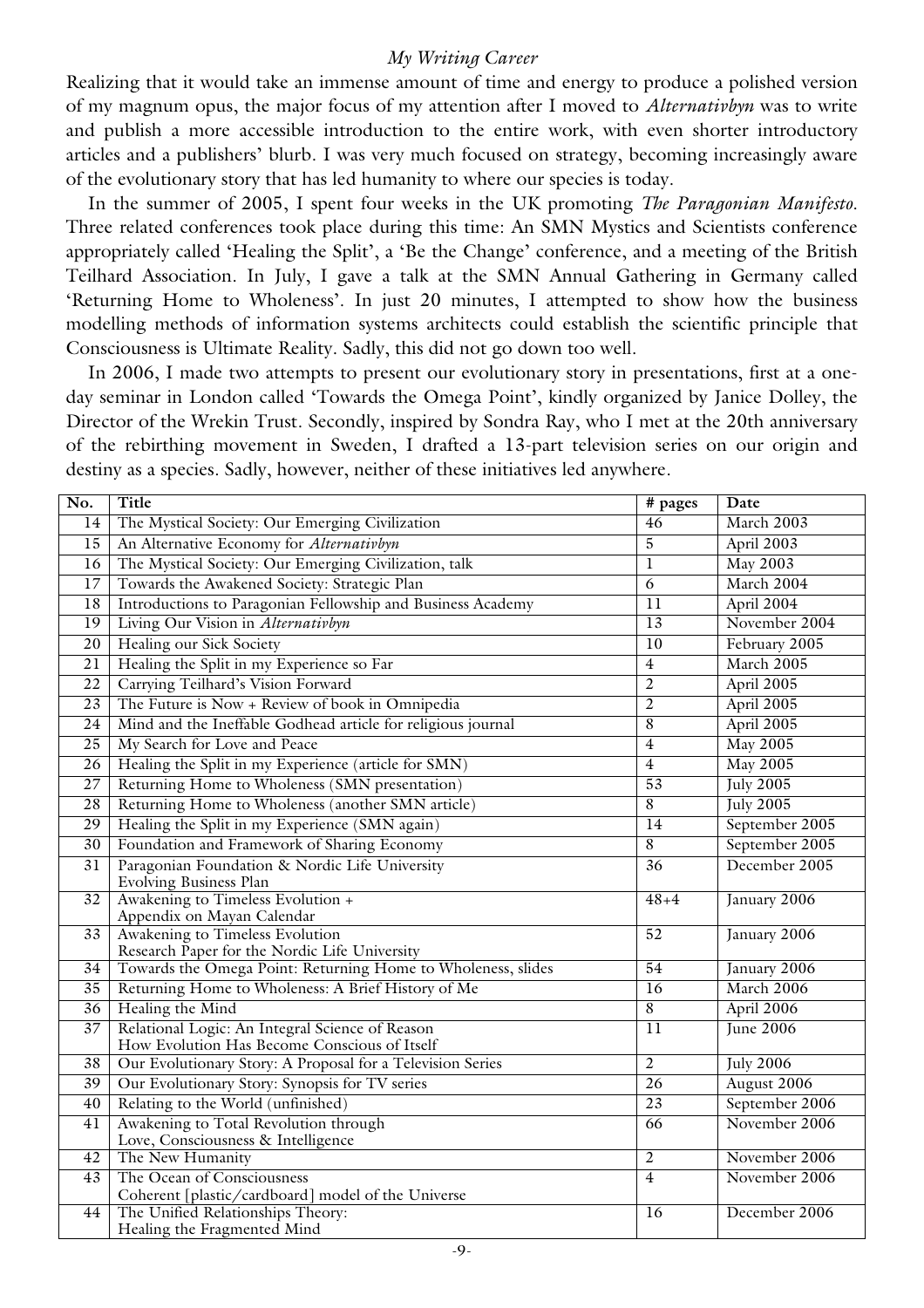Feeling utterly alone in the world, 2007 began with a wonderful gift from Eva Gundberg, who I had met the previous year. Eva, an obstetrician, who lived in Caracas, arranged for an English astrologer friend of hers in Venezuela to interpret my natal chart knowing only my time and place of birth. Miraculously, from the other side of the pond, Gill was 95% accurate in describing my life's mission, saying that the following three years would be the most creative of my life.

I was thus inspired to do some deep soul-searching to discover where my power as a man lay, a process I had begun the previous autumn with an extended essay called 'Awakening to Total Revolution', inspired by Vimala Thankar's book *Spirituality and Social Action*. Completely detached from the world, it was not difficult to find that my power lay in the bliss of Wholeness that I had been enjoying for many years, expressed through Integral Relational Logic, which provided me with the Cosmic Context, coordinating framework, and secure Gnostic Foundation, not only for my own life, but for everyone else's too.

However, finding the cure for my malaise was one thing, applying the remedy quite another. Feeling a growing confidence, I began by converting my book from FrameMaker to Word, but it wasn't until the end of the year that I completely restructured the book, making IRL and the URT Parts I and II, the logical sequence.

But before I had the energy to revise the content of these chapters, two other writing projects preoccupied me. First, Nukunu, one of my former spiritual teachers, asked me to edit two books: a commentary on the *Gospel of Thomas*, called *Words of Fire*, and his autobiography. I wrote a foreword for the former, which was well received. Secondly, the conflict in *Alternativbyn* had reached the law courts without a clear understanding of how the property at the centre of the conflict was purchased and of the financial history of the community. So, inspired by John Lennon's 'Imagine Peace', I set out to present the accounts in as clear a way as possible, quite a task, for they were in the most dreadful mess.

| No.             | Title                                                                               | # pages        | Date             |
|-----------------|-------------------------------------------------------------------------------------|----------------|------------------|
| 45              | Natal Chart for Paul Hague, interpreted by Gillian Day                              | 13             | January 2007     |
| 46              | Letter to Gillian Day                                                               | 10             | January 2007     |
| 47              | Awakening to Total Revolution                                                       | 14             | January 2007     |
|                 | A Strategy for Change                                                               |                |                  |
| 48              | The Unified Relationships Theory: Healing the Fragmented Mind<br>Guide and Synopsis | 24             | January 2007     |
| 49              | Who Am I?                                                                           | $\overline{2}$ | February 2007    |
| 50              | Relating to the World                                                               | 3              | February 2007    |
| $\overline{51}$ | Living at the End Times                                                             | 1              | February 2007    |
| 52              | A Change of Direction                                                               | $\overline{4}$ | March 2007       |
| 53              | <b>Knowing Oneself</b>                                                              | $\overline{4}$ | March 2007       |
| 54              | <b>Knowing Oneself</b>                                                              | 8              | March 2007       |
| $\overline{55}$ | Awakening to Ourselves: A Cultural Revolution                                       | 18             | April 2007       |
| 56              | Living at the End Times (unfinished)                                                | 13             | April 2007       |
| 57              | Ultimate Reality: A Unifying Perspective (unfinished)                               | 14             | <b>May 2007</b>  |
| 58              | Integral Relational Logic: Healing the Fragmented Mind<br>Book proposal             | 10             | May 2007         |
| $\overline{59}$ | Some Reflections on Wholeness                                                       | $\overline{2}$ | June 2007        |
| 60              | Relating to the World                                                               | 6              | <b>July 2007</b> |
| 61              | To Whom It May Concern                                                              | 6              | October 2007     |
| 62              | Human Evolution                                                                     | 16             | October 2007     |
| 63              | Foreword to Nukunu's Words of Fire                                                  | 4              | January 2008     |
| 64              | Imagine Peace, in Swedish                                                           | 44             | January 2008     |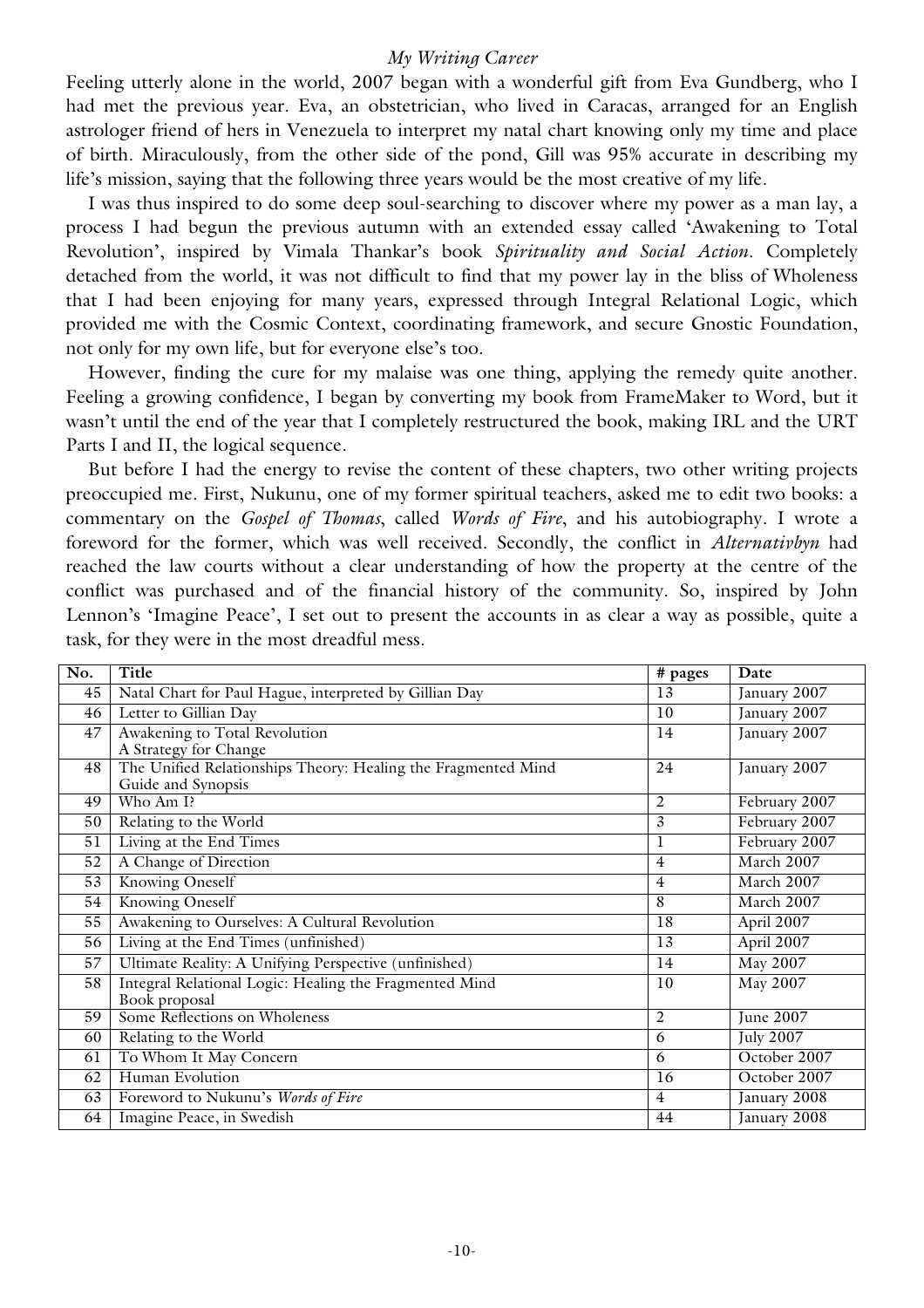The major challenge in 2008 was to bring my books up to date within the new structure, reflecting a growing awareness of my rapidly expanding and deepening consciousness, within the overall context of Wholeness or Consciousness, which never changes. Not having a clear understanding of who my readership might be, I posted Parts I and II of what was now titled *Wholeness: The Union of All Opposites* on the web site for the Paragonian Foundation. I also posted a more polished version of my autobiography on the Internet, for without complete openness and honesty, none of us can realize our fullest potential as human beings.

However, I was becoming increasingly aware of the psychological challenges of marketing *Wholeness*, writing an essay to this effect. Even though the URT contains a comprehensive model of the psychodynamics of society, it is only when this model is understood through self-inquiry, totally free of the past, that it can be accepted by society at large, a tricky chicken and egg situation. Nevertheless, the creative energies that were, and still are, constantly pouring through me gave me no choice but to continue writing, even if almost no one would read the book that was emerging.

I was greatly helped in this respect by receiving an invitation from Nukunu to join him on a retreat in the Altai Mountains in Russia in the summer as a thank you for editing his books. While there, I took the opportunity to look carefully at the differences and similarities between mystics like him, teaching in the language of the East, and my own mystical experiences, which had arisen from Western mathematics, computer programming, and information systems modelling methods in business. Suddenly, on the first morning, I found the answer I had been looking for, drawing three different ontogenetic paths in my notebook, utterly life changing.

Inspired by what was, for me, a visit to Paradise, one possible location for the Tibetan Shambhala, I set out to write Part III of my book called 'Returning Home to Paradise'. The purpose was to describe how evolution had carried humanity into Paradise and out again and how we all might return to Paradise before *Homo sapiens sapiens* becomes extinct. At first, this was really great fun to write. But in the following year, it became more and more depressing when I began to describe events during the last three centuries as the divergent powers of evolution carried Western civilization further and further away from Reality. Despite all the enthusiasm I see around me for a new age, new civilization, and new species, this tricky issue is not easy to resolve, not the least because it requires yet another change of direction, or more accurately, a completion of the healing process I began around 2000.

To help this along, in the summer of 2008, I upgraded my complete computer system, as my old one was becoming increasingly unreliable, most discouraging. This was funded by a tax-free lump sum I had received the previous year from the pension due to me from working for IBM in London in the 1960s and 70s. It is interesting to note that even though IBM seems unwilling to open its eyes to see why its scientists and technologists are driving the pace in change in society exponentially, the company has actually been funding much of my research during the past three decades.

| 65 | The Ultimate Secret                                                         | 14 | January 2008    |
|----|-----------------------------------------------------------------------------|----|-----------------|
| 66 | Paragonian Foundation: Healing Our Sick Society                             |    | January 2008    |
| 67 | Wholeness: The Union of All Opposites, (Publisher's blurb)                  |    | January 2008    |
| 68 | e-mail to global organizations                                              |    | January 2008    |
| 69 | Psychological Marketing Issues for<br>Wholeness: The Union of All Opposites | 28 | April 2008      |
| 70 | Imagine Peace, Addendum                                                     |    | <b>May 2008</b> |
| 71 | Addendum to autobiography                                                   | 18 | August 2008     |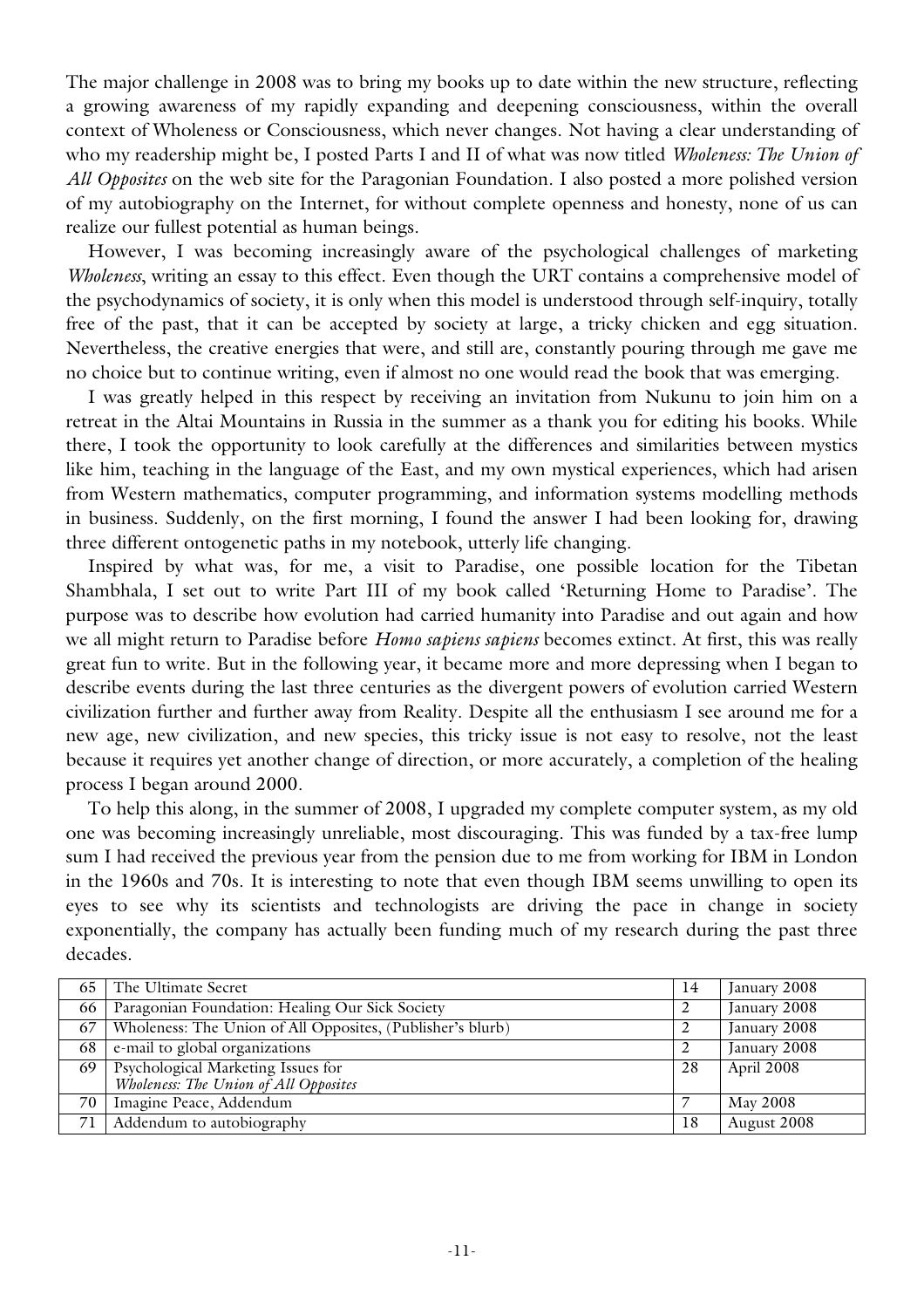As Part III of *Wholeness* grew to be longer than Parts I and II combined, my creative energies dried up in the spring of 2009 as I reached the birth of the banking system in the seven billion-year evolutionary story that I had been narrating during the previous autumn and winter. We were in the middle of a global financial crisis, much as I had been predicting for thirty years, but no one on Earth understood why this was happening and therefore how we could resolve the crisis.

IRL and the URT show how the Universe is designed, so we could, in principle, cocreate a peaceful society living in harmony with the fundamental laws of the Universe. In practical terms, we need to put first things first, by looking at our business affairs through the modelling methods of information systems architects, rather than through the financial models of economists and accountants. Of course, if such a harmonious society were ever to emerge, this could only happen through a total transformation of consciousness, which would require an epoch-making scientific revolution to bring about.

So inspired by a television documentary on Einstein's Unfinished Symphony, I set out to develop a strategic plan to complete the scientific revolution that the Institute of Noetic Sciences (IONS) was promoting. This meant backing away from the creative process, focusing attention on producing a highly polished product that we could bring to the marketplace. So first, I set about the mammoth task of converting the entire book back into FrameMaker under Windows under Mac OS X on the Intel iMac that I had bought the previous year. This was essential, for FrameMaker is really the only product that can handle the complexity of *Wholeness* with its many endnotes, cross references, indexes, and other navigational aids.

Then in November 2009, I attended a one-day conference in London organized by the Scientific and Medical Network called 'Infinite Potential: The Legacy of David Bohm'. Sadly, none of Bohm's closest associates, who gave presentations, mentioned that the central theme of his work was to heal the fragmented mind in Wholeness, the subject of an extended essay I had written the month before. The conference took place on the very same day that CERN's 4.4 billion-dollar Large Hydron Collider (LHC) was switched on searching for a fundamental particle. I had known since I was sixteen that such a quest is absurd, so was inspired to define Project Heraclitus as the scientific project that would establish Consciousness as Ultimate Reality.

| No. | Title                                                | # pages                     | Date             |
|-----|------------------------------------------------------|-----------------------------|------------------|
| 72  | Living at the Omega Point of Evolution               | 18                          | May 2009         |
| 73  | Completing Einstein's Unfinished Symphony            | 5, incomplete letter to BBC | <b>May 2009</b>  |
| 74  | Making Peace on Earth                                | 8                           | <b>June 2009</b> |
| 75  | Awakening to Total Revolution                        | 6                           | <b>June 2009</b> |
| 76  | Healing the Fragmented Mind                          | $\overline{2}$              | <b>July 2009</b> |
| 77  | Completing the Scientific Revolution: Strategic Plan | 14                          | <b>July 2009</b> |
| 78  | Completing the Scientific Revolution, Addendum       | 4, incomplete               | <b>July 2009</b> |
| 79  | The Principle of Unity                               | $\mathfrak{D}$              | <b>July 2009</b> |
| 80  | Relating to the World                                | 8, incomplete               | <b>July 2009</b> |
| 81  | An Unprecedented Situation                           | $\overline{3}$ , incomplete | <b>July 2009</b> |
| 82  | Healing the Fragmented, Split Mind                   | 100                         | October 2009     |
| 83  | In Gratitude to David Bohm and J. Krishnamurti       | 6                           | November 2009    |
| 84  | Completing the Scientific Revolution, Addendum       | $\overline{2}$              | November 2009    |
| 85  | The Central Issue of Our Times                       | $\overline{2}$              | November 2009    |
| 86  | Unifying Science and Mysticism                       | $\mathbf{l}$                | November 2009    |
| 87  | The Two Dimensions of Time                           | $\overline{2}$              | November 2009    |
| 88  | Evolution, Involution, and Revolution                | $\overline{2}$              | November 2009    |
| 89  | Opening up the Soul                                  | $\overline{2}$              | November 2009    |
| 90  | Project Heraclitus, initial                          | $\overline{2}$              | November 2009    |
| 91  | Reflections on the Legacy of David Bohm              | 8                           | November 2009    |
| 92  | Distribution notes for Part III of Wholeness         | 20                          | December 2009    |
| 93  | A Holistic View of the Universe                      | $\overline{4}$              | December 2009    |
| 94  | Staying Motivated, Staying Focused                   | $\mathbf{1}$                | December 2009    |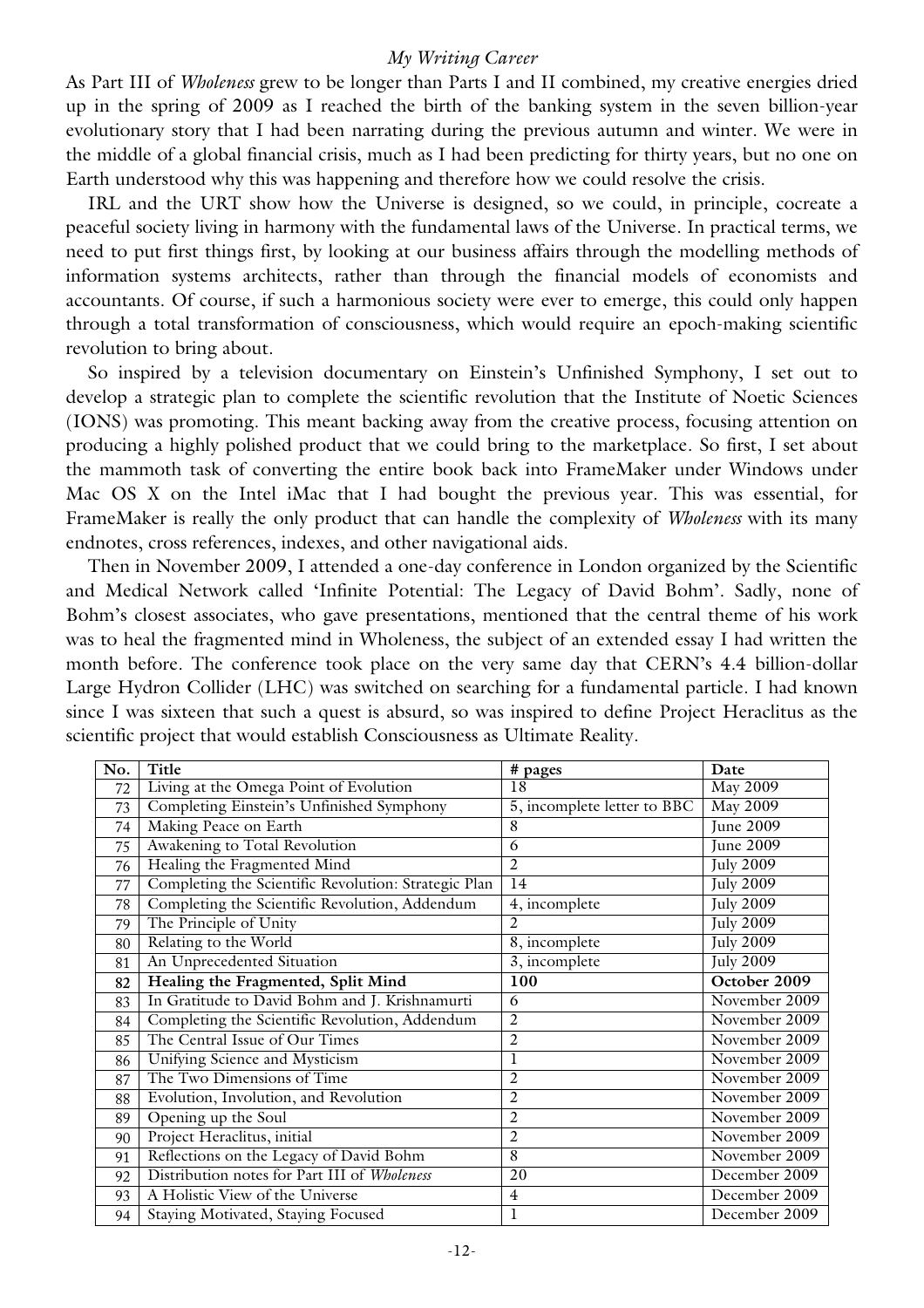Inspired by Project Herclitus and the great global crisis, at the beginning of 2010, I went right back to business basics. I realized that I could not establish my credibility as a scientist as a panosopher. Rather, my authenticity could only be based on my profession as an information systems architect, a specialist who is a generalist, not unlike my doctor, who calls herself '*specialist i allmänmedicin*', a general practitioner in England. For me, an information systems architect, in the way I use the term, is a true natural philosopher, in the root meanings of these words. So, realizing that *Wholeness* did not include a statement of the business management and modelling problem that I had been wrestling with thirty years earlier, I wrote a new preface to Part I, transferring text from my autobiography.

Continuing with my endeavours to present myself as a credible scientist, I then wrote another extended essay called 'Mapping the Universe', the most technical summary of the treatise that I was writing. Much of this has now been transferred to Chapter 1 'Starting Afresh at the Beginning' and other chapters.

Then in the summer, wanting to explore further the fascinating relationship between Tycho Brahe and Johannes Kepler during the first scientific revolution, I visited Tycho's observatory on the island of Hven in Öresund between Sweden and Denmark. I then spent several months creating a holistic picture from several commentaries and biographies and Kepler's own writings, greatly extending this section in the chapter called 'The Evolution of the Mind' in Part III, great fun. For I learned that Kepler was the true hero of the first scientific revolution, much guided by his spiritual, almost mystical, awareness.

During the summer and autumn, I also produced a reasonably polished version of Part I on 'Integral Relational Logic', the source of all my power as a rational being. Empowered by this, I then wrote a 20-page proposal for Project Heraclitus, sending copies to the leaders of IONS and SMN. But even after attending a select symposium in Scotland on 'Consciousness and Nonduality', I received no substantive support. Thinking that maybe Project Heraclitus was too ambitious, I then drafted a proposal for another project to establish psychology as the primary science, replacing physics and biology. But it seems that this transformation is even too much for spiritual psychiatrists and psychologists, who were far too busy with their own projects to focus attention on the central issue of our times.

| No. | Title                                              | # pages        | Date          |
|-----|----------------------------------------------------|----------------|---------------|
| 95  | We Are All One                                     | 4              | January 2010  |
| 96  | Positioning Wholeness in History of Ideas          | $\overline{4}$ | March 2010    |
| 97  | Positioning Wholeness in History of Ideas + covers | $4 + 2$        | March 2010    |
| 98  | <b>Mapping the Universe</b>                        | 52             | April 2010    |
| 99  | Project Heraclitus: Strategic plan                 | 6              | May 2010      |
| 100 | Finding Love and Peace in a Sick Society           | 2              | June 2010     |
| 101 | Finding Love and Peace in a Sick Society           | 6              | June 2010     |
| 102 | Being Wholeness                                    | 2              | June 2010     |
| 103 | The Two Dimensions of Time                         | 4              | June 2010     |
| 104 | Project Heraclitus (for IONS and SMN)              | 20             | November 2010 |
| 105 | Revealing the Hidden Harmony (for Cawdor)          |                | November 2010 |
| 106 | Revealing the Hidden Harmony                       |                | November 2010 |
| 107 | Project Aditi for SMN                              | 5              | December 2010 |
| 108 | Project Aditi, evolving                            | 6              | January 2011  |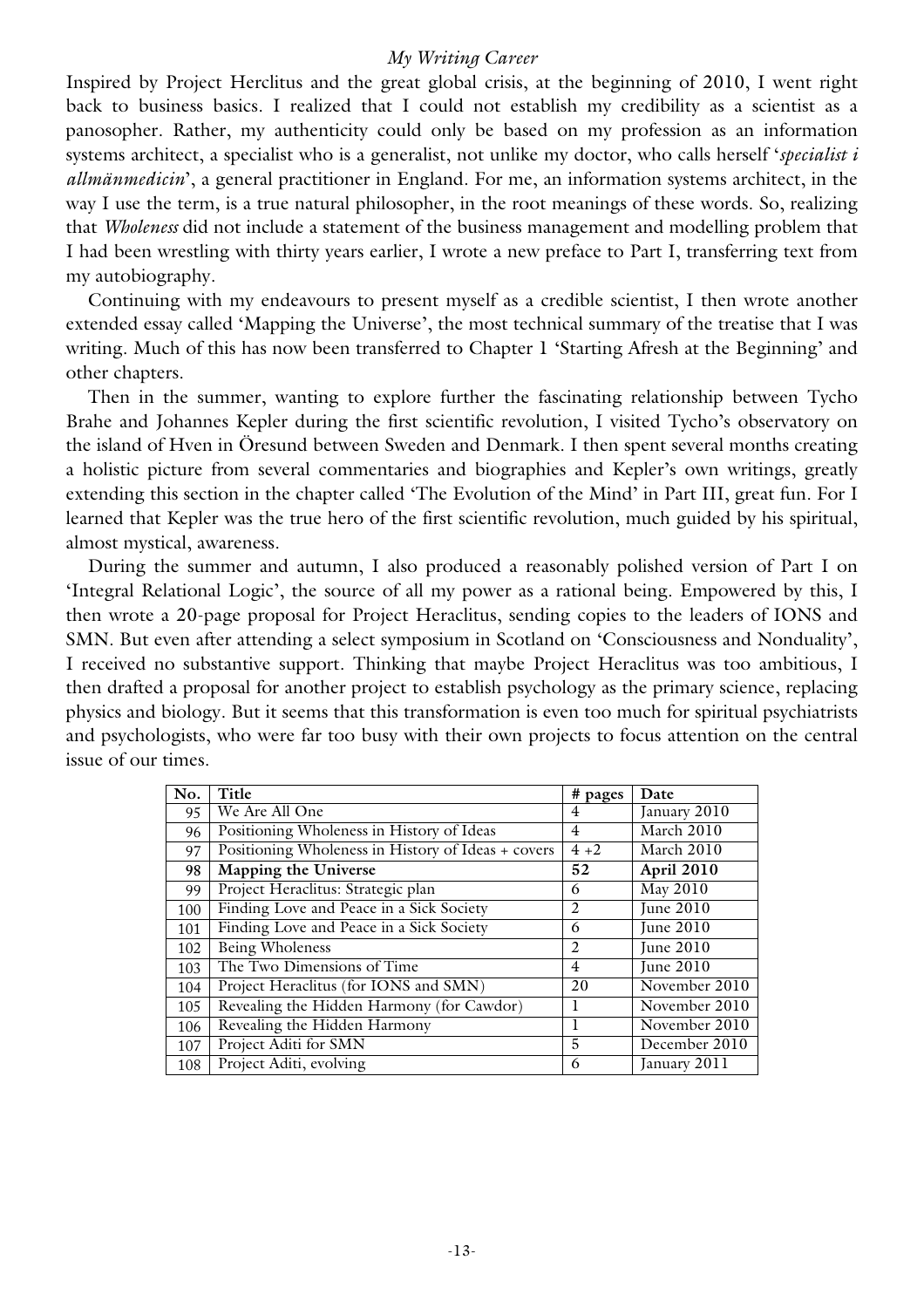Something was clearly wrong with this goal of completing today's scientific revolution. Evidently people were continuing to reject my proposals, as they have been doing for sixty years, because I was not being true to myself, because what I was doing didn't feel right within. This became crystal clear during the winter, as I sought to write a new first chapter in Part II on 'A Holistic Science of Causality', transferring text from working papers that I had written in the early 1980s.

For despite my intentions at the beginning of the century, I have still been playing society's game according to its rules, not being true to the Divine Essence that I share with everyone else. As my friend Elenka has reminded me, I am at heart a mystic, like everyone else on Earth. It is only when we can all honestly say "I am Love," "I am Consciousness," "I am Intelligence," "I am Oneness," "I am Wholeness," or many other statements that denote the Divinity of all beings that we can really resolve the great psychospiritual, ecological, and economic crisis we all face today.

So the only thing that makes sense to me is to live my life from the depth and breadth of my being and hence of the Universe. To this end, in February 2011, I wrote several one-sheet essays as expressions of Wholeness, arising directly in the vertical dimension of time. For what I have to say is so simple, it requires very few words to say so—in the Eternal Now.

What these essays have confirmed for me once and for all is that I am not in the communications business, for time and space do not exist in Reality. I am all-inclusive Consciousness, embracing the individual consciousness of all beings in the Universe. So the notion that there are separate senders and receivers in communications is a violation of Wholeness arising from the egoic fragmented mind. All I am doing in my writing is expressing Wholeness, just like us all in our creative activities, such as Mozart writing divine music. As we are all Wholeness, we simply act as mirrors for each other, uniquely expressing what we all share in common: the Divine Cosmos.

From this holistic, healthy perspective, there are no problems to be solved in society, no questions to be answered. Whether we are in transition from one social structure to another is irrelevant in the overall scheme of things. The belief that we are arises from anxiety and hope for 'better' times, from the unwillingness to accept and surrender to 'what is'. So even Vimala Thakar's notion of Living in Wholeness through Total Revolution is a violation of Wholeness.

As David Bohm said to me around 1985, there is no paradigm shift taking place today for Wholeness is not a paradigm, meaning 'pattern'. During the first scientific revolution, nothing really changed, for the Sun was the centre of the solar system both before and after. Similarly, Immortal Consciousness has always been Ultimate Reality. So in recognizing this fundamental fact, nothing really changes. Only our conception and perception of God and the Universe changes, as we come to discover what it truly means to be a wholesome human being, totally free of our mechanistic conditioning.

Despite all these reflections on Wholeness, I am an individual wave on the vast Ocean of Consciousness as well that the Ocean as a whole. So during 2011, I continued to explore how I could make a worthwhile to humanity during these momentous times we live in. In that summer, I wrote a reasonably complete chapter in my book called 'The Prospects for Humanity'.

In June, I also learned that my application to give a presentation at the Science and Nonduality conference on 'The Edge of Time' had been accepted. As it is very difficult to present a lifetime's work in just a 20-minute speaking presentation, I prepared a poster presentation 8 x 4 feet (2,438 x 1,219 mm). As a follow-on to the presentation, I updated my proposal for Project Heraclitus and wrote an extended essay on 'The Singularity in Time', inspired by an essay with a similar title by Peter Russell.

An American friend of a neighbour also introduced me to Indra's Net in Huayan Buddhism and Fazang's essay on the Golden Lion from the seventh century. Amazingly, Fazang's cosmology is essentially the same as that which has been revealed to me from my synthesis of David Bohm's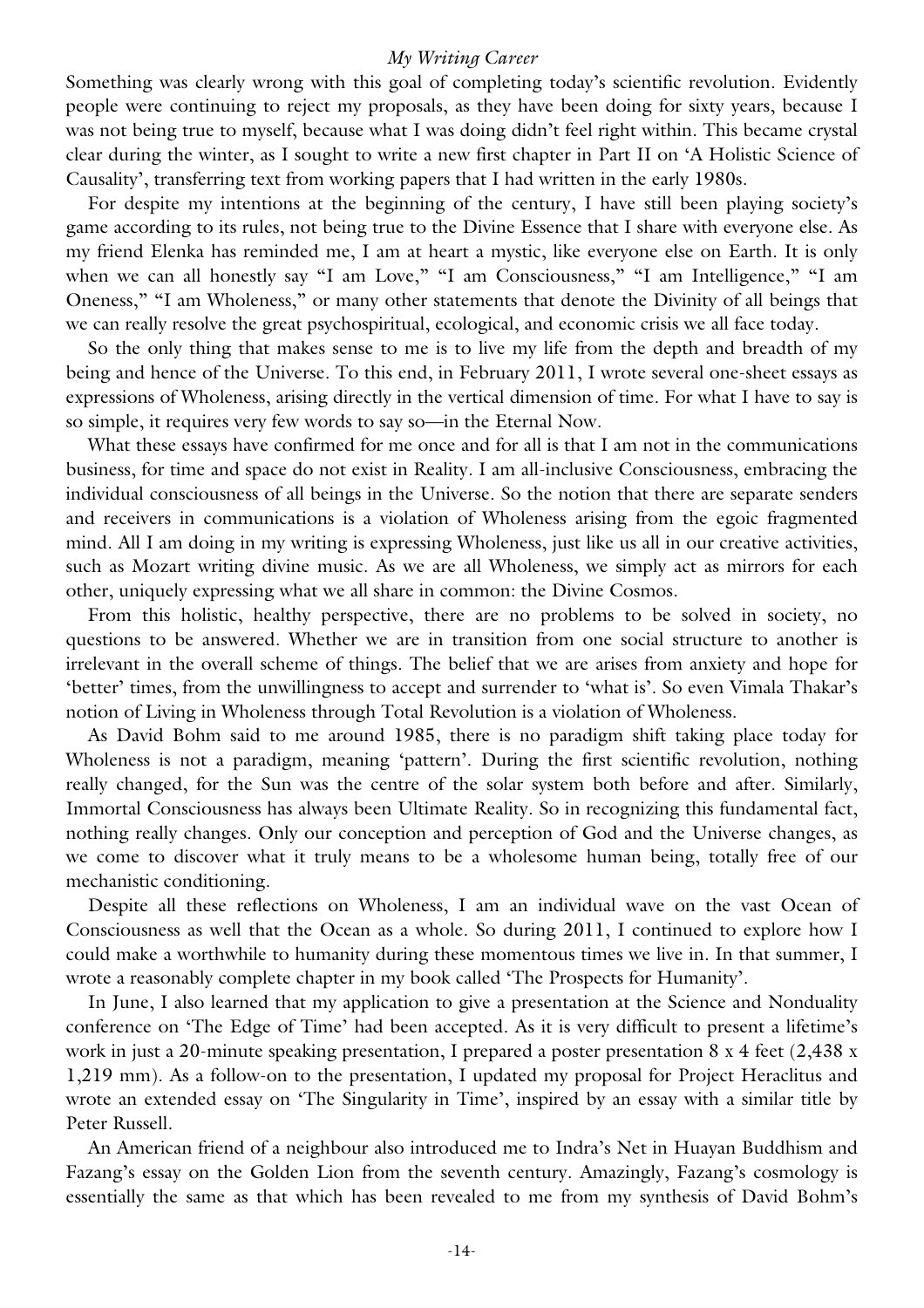theory of the Implicate Order and Integral Relational Logic, leading to a one-sheet essay called 'Who Are We?'

As my primary purpose on presenting at SAND was to find people able and willing to help me complete the revolution in science currently taking place, I prepared a one-sheet flyer on how we could complete the convergence of science and ancient wisdom, the overall purpose of the SAND conferences, as stated on their flyers. In response to speakers' thoughts on the first couple of days, while in California, I also wrote a short piece on how I could make connections with some of the speakers with this end in mind.

However, this did happen in the manner in which I had hoped. Rather, I began a dialogue with Newcomb Greenleaf on mathematics and culture, following his presentation on this subject, with particular reference to the sacred mathematics in Japan in the seventeenth to the eighteenth centuries. This led me to write a response to an essay he had written on the subject and also to some comments he had made to my essay on 'The Singularity in Time'.

| No.  | Title                                                                         | # pages        | Date           |
|------|-------------------------------------------------------------------------------|----------------|----------------|
| 109  | Seven Expressions of Wholeness                                                | $\overline{2}$ | February 2011  |
| 110  | Human vis-à-vis Artificial Intelligence                                       | $\overline{2}$ | February 2011  |
| 111  | Healing the Fragmented Mind in Wholeness                                      | $\overline{2}$ | February 2011  |
| 112  | Our Evolutionary Story in a Nutshell                                          | 2              | February 2011  |
| 113  | Society and the Individual                                                    | $\overline{2}$ | February 2011  |
| 114  | Returning Home to Paradise                                                    | $\overline{2}$ | February 2011  |
| 115  | Revealing the Hidden Harmony: The Innermost Secret of the Universe            | $\overline{2}$ | February 2011  |
| 116  | The Challenge of Publishing Wholeness                                         | $\overline{2}$ | February 2011  |
| 117  | Project Heraclitus: Production, Editing, and Marketing Plan                   | $\overline{2}$ | February 2011  |
| 118  | Maps and Territories: Understanding Humanity's Place in the Overall Scheme of | $\overline{2}$ | March 2011     |
|      | Things, Where We Have Come from, and Our Ultimate Destiny as a Species        |                |                |
| 118A | Integral Relational Logic in a Nutshell                                       | 1              | March 2011     |
| 119  | The Meaning of Life, Introduction                                             | 8              | April 2011     |
| 120  | The Meaning of Life, incomplete overview                                      | $\overline{8}$ | April 2011     |
| 121  | Being and Truth: An Etymological Study                                        | 6              | April 2011     |
| 122  | Project Heraclitus: Synergistically Accelerating the Convergence of Science   | 24             | August 2011    |
|      | and Ancient Wisdom                                                            |                |                |
| 123  | The Singularity in Time: The Omega Point of Evolutionary Convergence          | 40             | September 2011 |
| 124  | The Two Dimensions of Time, poster presentation                               | 1 sheet        | September 2011 |
| 125  | The Two Dimensions of Time, handout                                           | 8              | September 2011 |
| 126  | Being and Truth: An Etymological Study, revised, less personal                | 6              | September 2011 |
| 127  | Who Are We?                                                                   | $\overline{2}$ | September 2011 |
| 128  | Completing the Convergence of Science and Ancient Wisdom                      | $\overline{2}$ | October 2011   |
| 128A | <b>Building Connections at SAND</b>                                           | 2              | 22 Oct 2011    |
| 129  | Mathematics and Culture, reply to Newcomb Greenleaf's essay on same subject   | $\overline{4}$ | October 2011   |
| 130  | The Singularity in Time, response to Newcomb's comments                       | 10             | November 2011  |